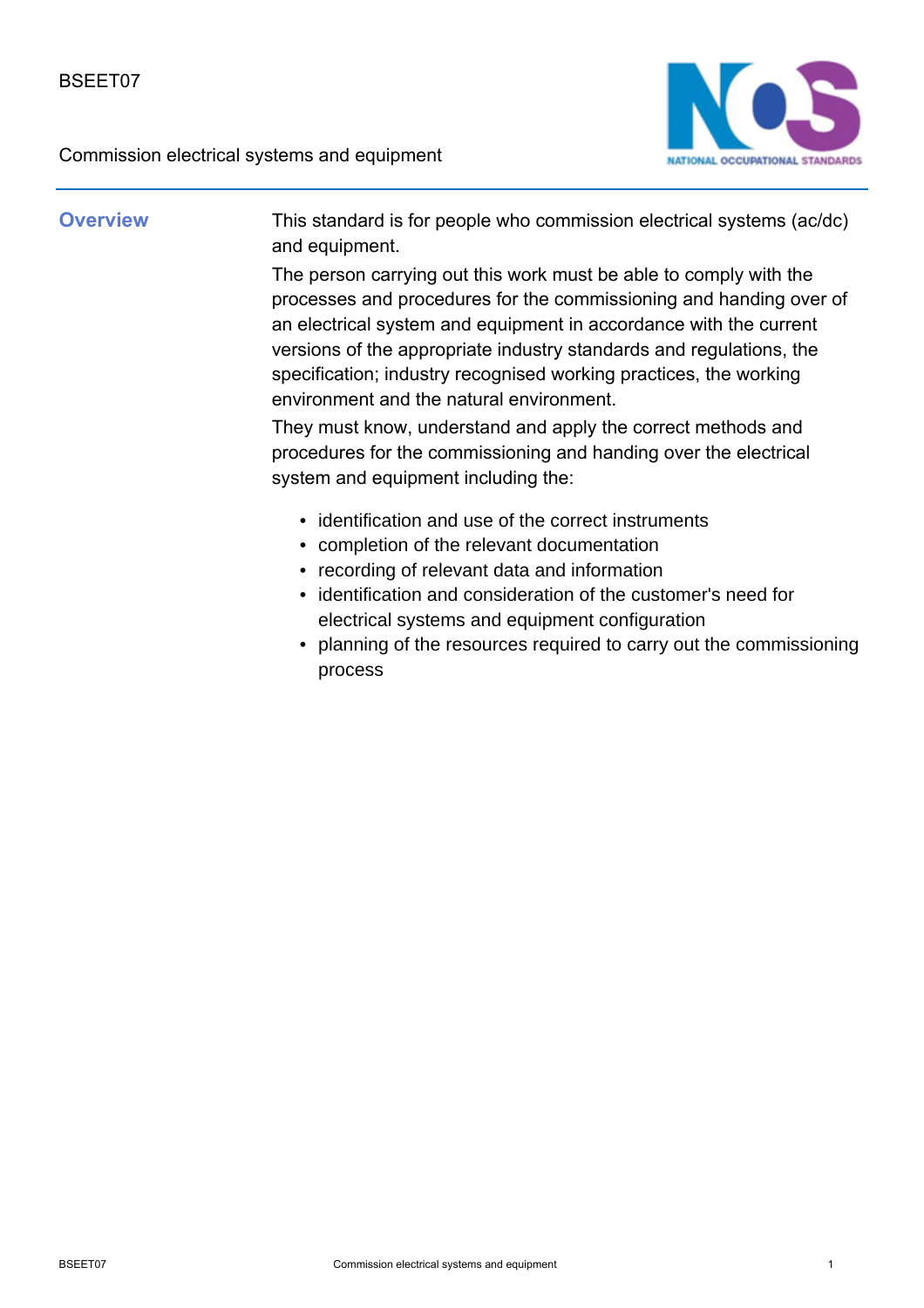

## **Performance criteria**

*You must be able to:*

- 1. identify the customer/client's requirements
- 2. plan the commissioning process
- 3. determine and obtain the resources required to undertake the process
- 4. ensure methods and organisational procedures are implemented correctly
- 5. verify that the customer/client's requirements are met
- 6. resolve any problems identified
- 7. specify methods and organisational procedures which conform with customer/client requirements
- 8. confirm that conditions are suitable for commissioning to take place
- 9. complete the commissioning process
- 10. record and assess information in accordance with organisational procedures
- 11. ensure that the results are recorded in the appropriate information systems and passed to the relevant people
- 12. ensure that the electrical system and equipment is ready for hand over to the customer/client
- 13. identify and explain any variations
- 14. obtain customer/client acceptance of the electrical system and equipment in accordance with organisational procedures
- 15. ensure that all relevant documentation is correctly completed and recorded in the appropriate information systems in accordance with organisational procedures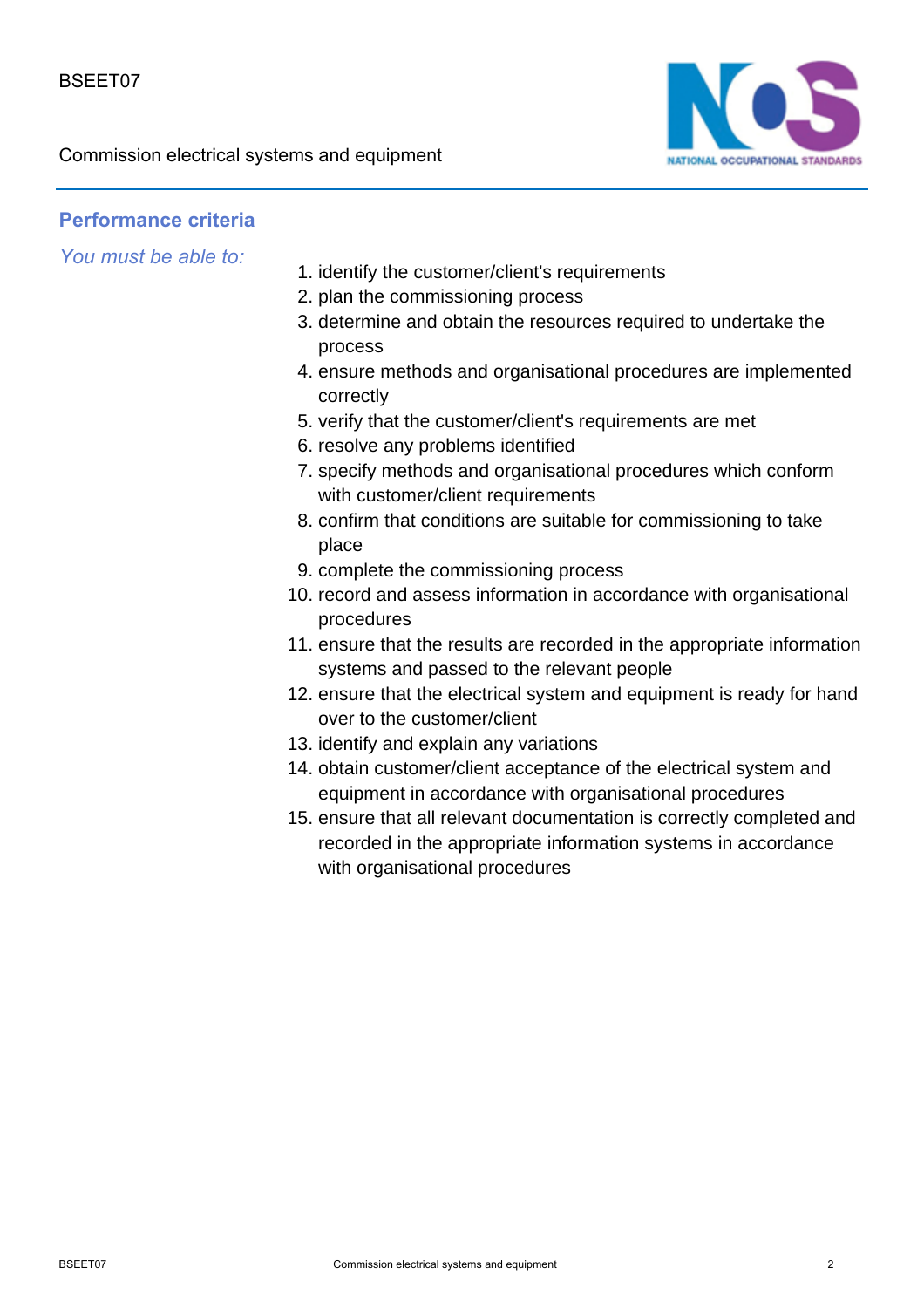

# **Knowledge and understanding**

*You need to know and understand:*

1. the operation, applications, advantages and limitations of different electrical systems

- 2. the requirements for the commissioning process
- 3. the resources required to undertake the commissioning process
- 4. methods, organisational procedures and systems to:
	- record and assess information
	- ensure that the results are recorded in the appropriate
	- information systems and passed to the relevant people

5. the correct methods and organisational procedures for implementing the commissioning process

- 6. conditions that are suitable to implementation
- 7. how to resolve any problems identified

8. how to ensure that the electrical system and equipment is ready for hand over to the customer/client

9. methods for providing clear and accurate information to relevant people

- 10. the organisational procedures for:
	- notifying relevant people of any variations
	- obtaining customer/client acceptance of the electrical system and equipment
	- the completion of all relevant documentation
	- recording of information and/or data in the appropriate information systems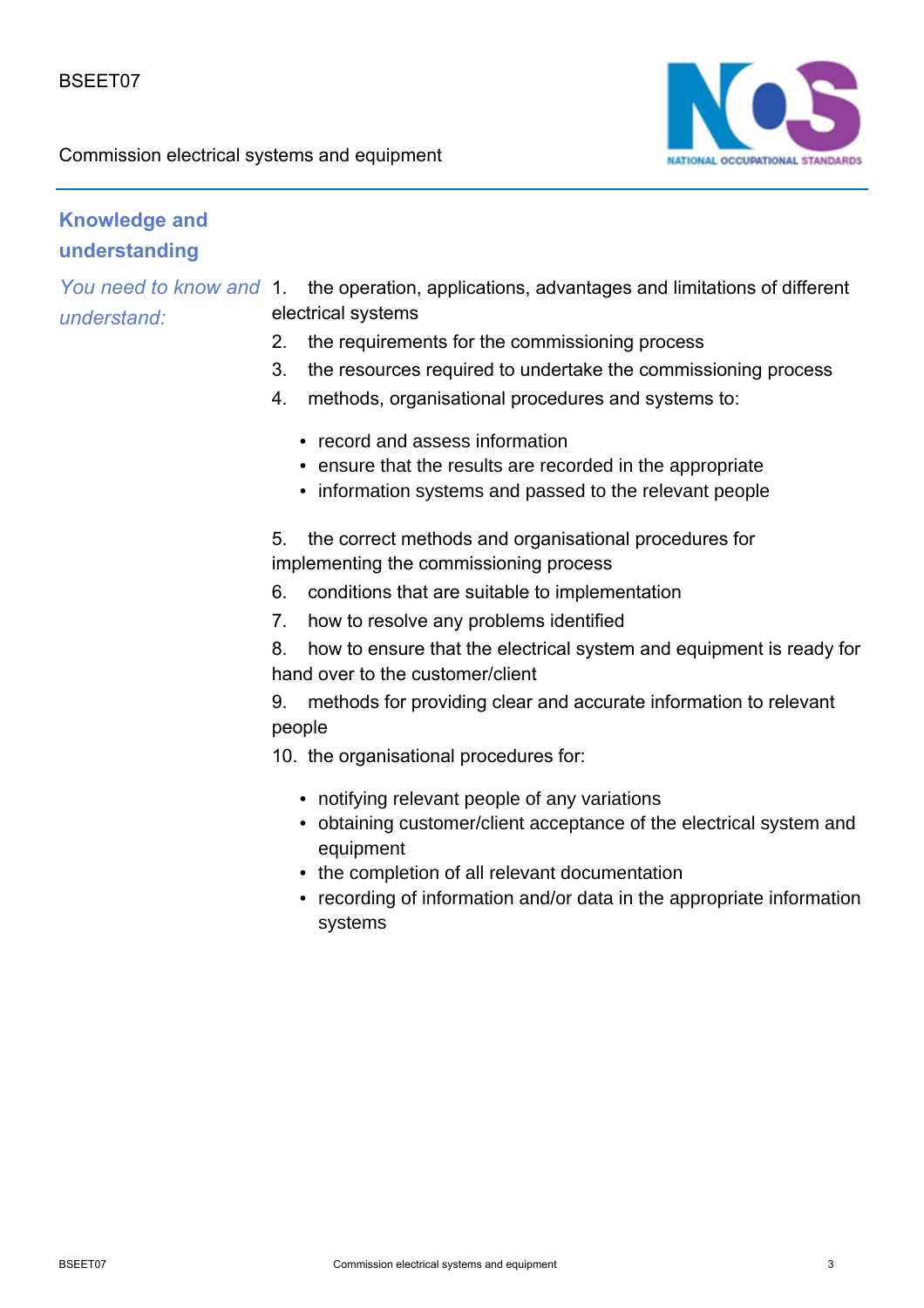

#### **Scope/range related Vorking environments (internal and/or external)** • domestic • non-domestic **to performance criteria**

- commercial
- industrial
- agricultural
- horticultural
- leisure and entertainment
- residential medical and care facilities
- public highways and parks
- public services establishments
- pre-1919 traditional/historic buildings

#### **Electrical system**

An electrical system (ac/dc), internal and/or external, in a building/structure that has an extra low voltage and/or low voltage single and/or multi-phase supply, circuits, equipment and components to provide:

- control
- communication
- heating
- lighting
- power

#### **Organisation procedures**

- information management
- project management
- risk assessment
- risk management
- implementing and monitoring health and safety requirements and issues
- implementing and monitoring issues relating to the natural environment
- customer services
- accident reporting
- emergencies
- communication with relevant people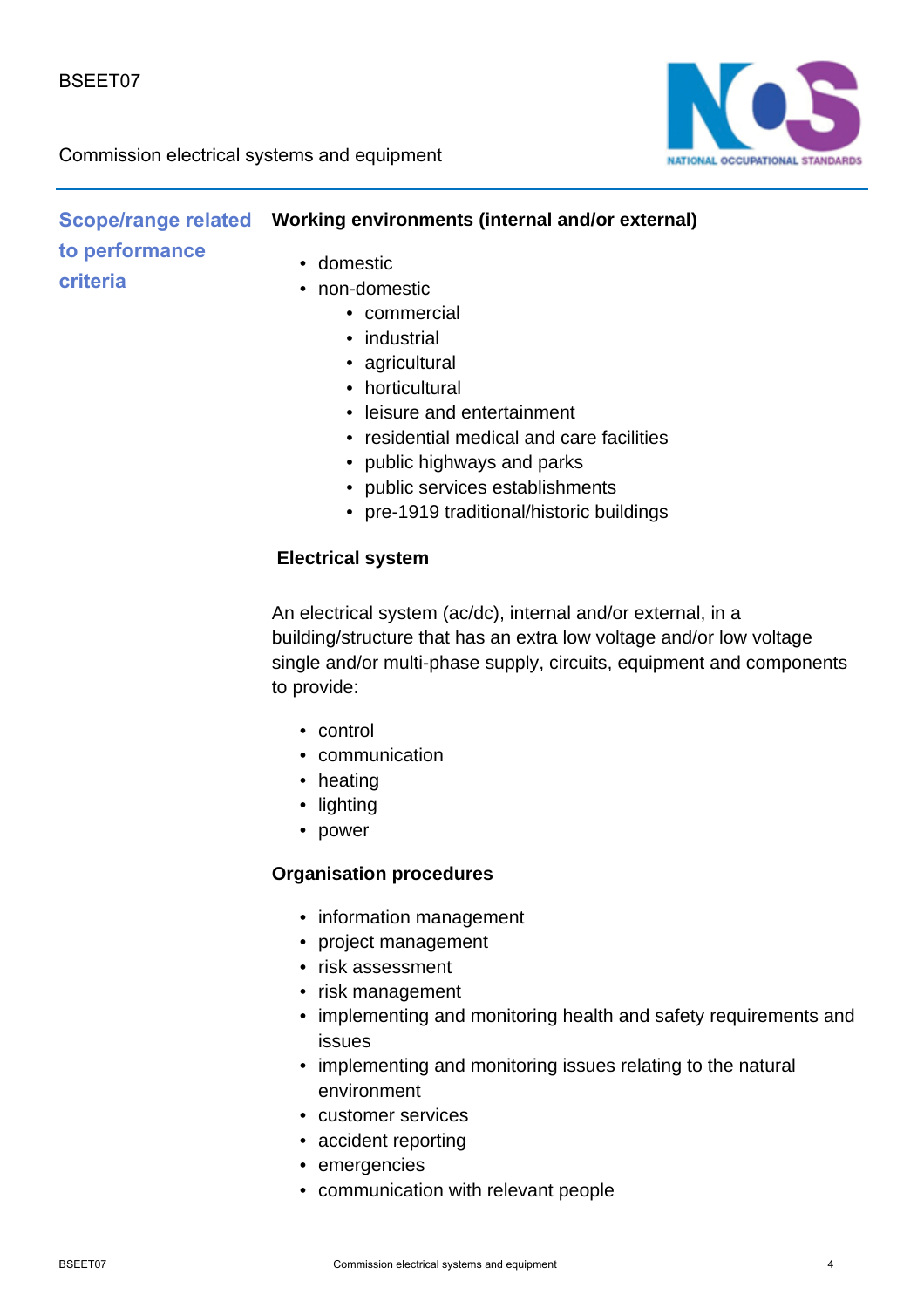

#### **Resources**

- labour
- plant and equipment
- instruments
- finance
- IT
- materials and other consumables

#### **Information**

- technical design documentation; plans; installation specifications; equipment specifications; manufacturers' data; manufacturers' instructions; BIM data
- functional operational instructions
- customer/client information drawings; diagrams; user instructions; specifications
- contractual
- statutory consents
- health and safety
- environmental considerations

#### **The commissioning process**

- tests and testing
- trails
- configuration
- hand-over

#### **Equipment, accessories and components**

- consumer units
- distribution boards and/or panels
- isolators
- circuit breakers
- fuses
- switches
- socket-outlets
- earthing protection
- luminaires
- motor control equipment
- control panels alarms; emergency lighting; environmental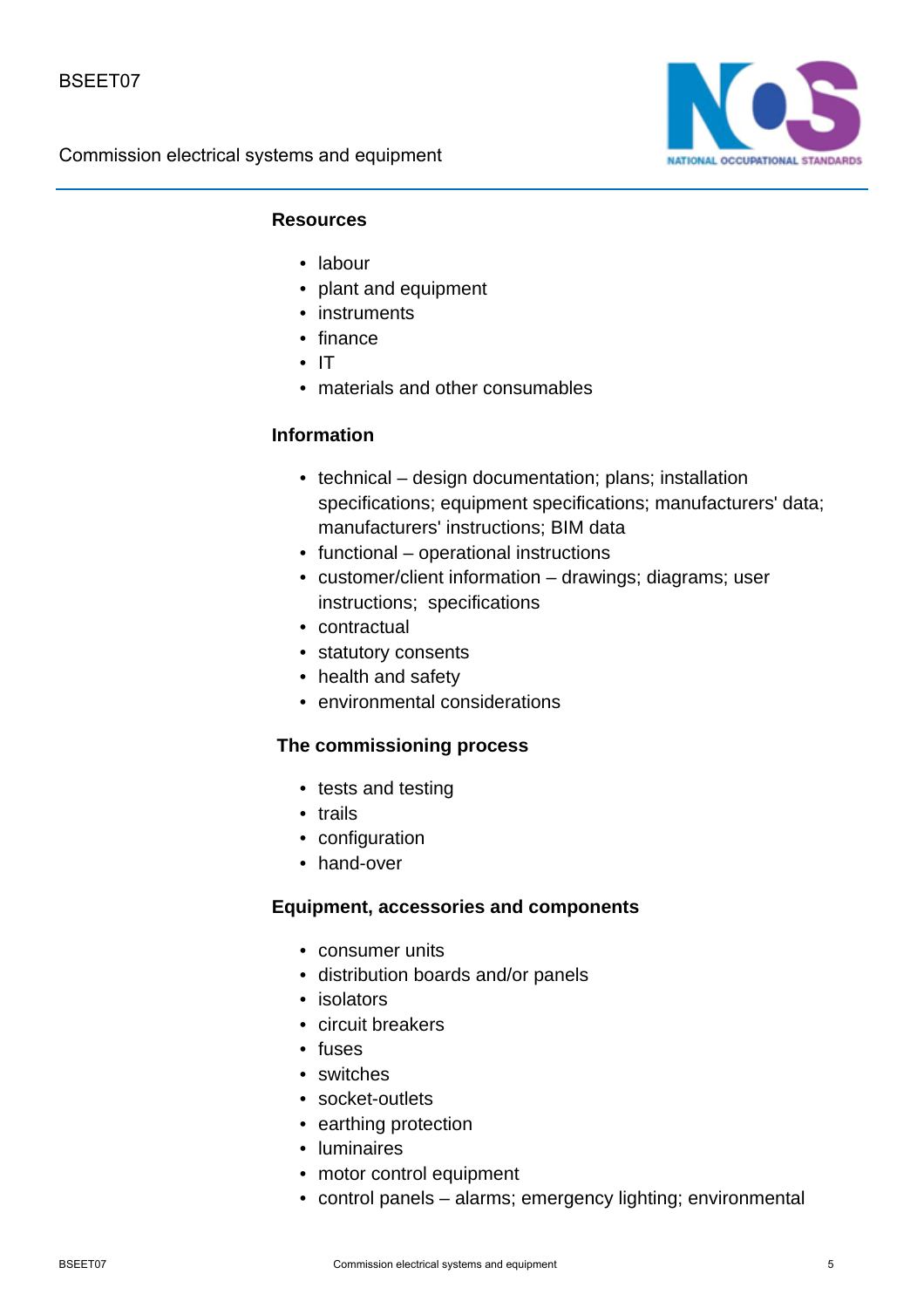

control

- control devices electrical; electronic; electro-mechanical
- solar photovoltaic panels control equipment, components and accessories
- micro-wind turbine control equipment
- cable glands

### **Relevant people**

- customers/clients
- client representatives
- site/contract manager
- other contractors/trades
- members of the public
- work colleagues

#### **Documentation**

- electrical installation certificates
- electrical installation condition reports
- minor electrical installation works certificates
- schedules of inspections
- schedules of test results
- operational instructions
- manufacturers' instructions
- handover agreements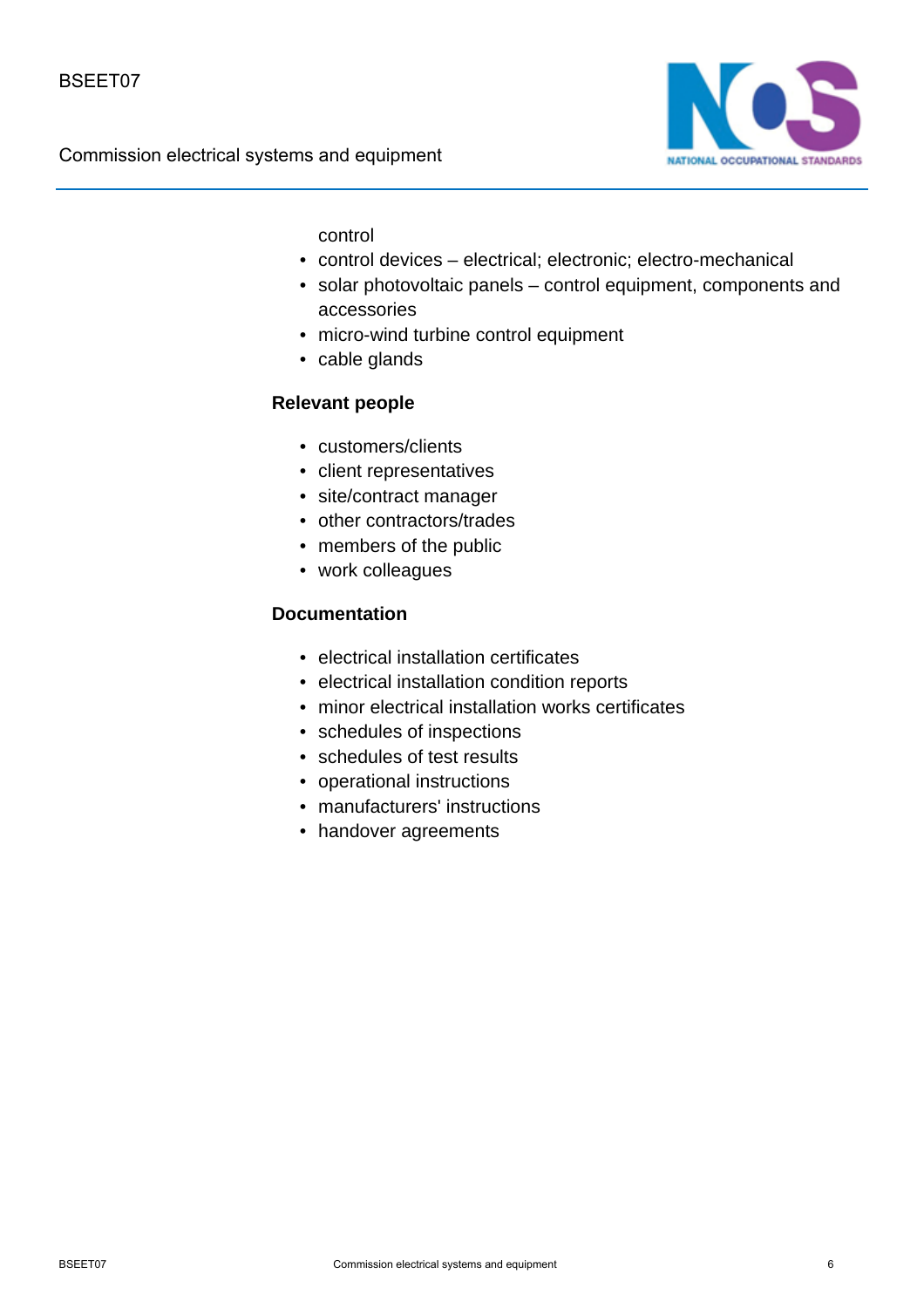BSEET07

Commission electrical systems and equipment



**Glossary**